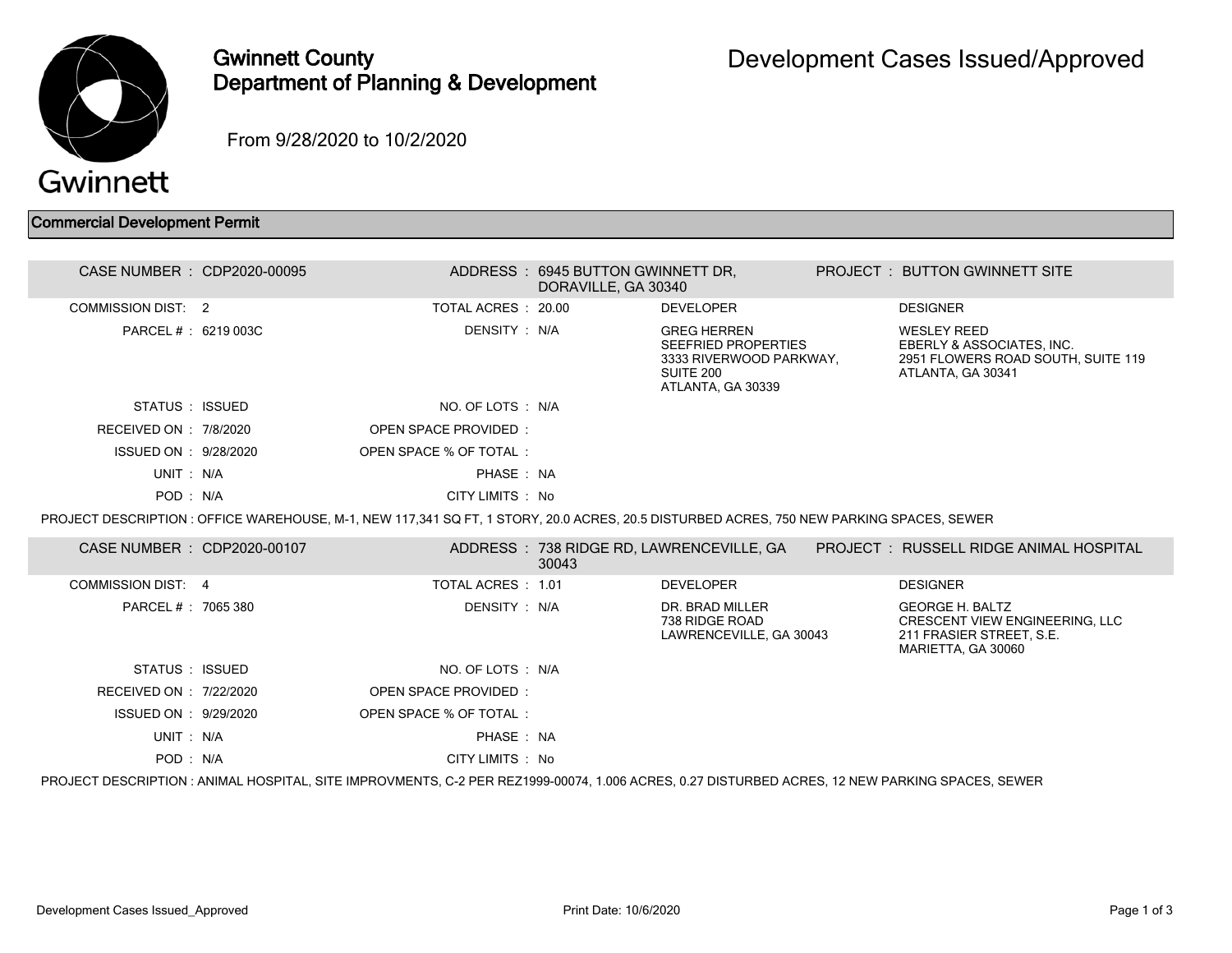| CASE NUMBER : CDP2020-00122                        |                   |                                                                                                   |       | ADDRESS: 3575 RIDGE RD, BUFORD, GA 30519                                                                                | PROJECT : GC SCHOOL (JONES MIDDLE SCHOOL)                                                                                                                    |
|----------------------------------------------------|-------------------|---------------------------------------------------------------------------------------------------|-------|-------------------------------------------------------------------------------------------------------------------------|--------------------------------------------------------------------------------------------------------------------------------------------------------------|
| COMMISSION DIST: 4                                 |                   | TOTAL ACRES 40.63                                                                                 |       | <b>DEVELOPER</b>                                                                                                        | <b>DESIGNER</b>                                                                                                                                              |
| PARCEL # : 1003 040                                |                   | DENSITY: N/A                                                                                      |       | <b>CAREY BELL</b><br><b>GWINNETT COUNTY BOARD OF</b><br><b>EDUCATION</b><br>437 OLD PEACHTREE ROAD<br>SUWANEE, GA 30024 | <b>KEVIN WHIGHAM</b><br>MCFARLAND-DYER & ASSOCIATES, INC.<br>4174 SILVER PEAK PARKWAY<br>SUWANEE, GA 30024                                                   |
| STATUS : ISSUED                                    |                   | NO. OF LOTS : N/A                                                                                 |       |                                                                                                                         |                                                                                                                                                              |
| RECEIVED ON : 8/17/2020                            |                   | OPEN SPACE PROVIDED:                                                                              |       |                                                                                                                         |                                                                                                                                                              |
| ISSUED ON : 9/29/2020                              |                   | OPEN SPACE % OF TOTAL :                                                                           |       |                                                                                                                         |                                                                                                                                                              |
| UNIT: N/A                                          |                   | PHASE: NA                                                                                         |       |                                                                                                                         |                                                                                                                                                              |
| POD: N/A                                           |                   | CITY LIMITS : No                                                                                  |       |                                                                                                                         |                                                                                                                                                              |
| DISTURBED ACRES, 18 NEW PARKING SPACES, SEWER      |                   |                                                                                                   |       |                                                                                                                         | PROJECT DESCRIPTION : GC SCHOOL (JONES MIDDLE SCHOOL), BUILDING ADDITIONS, RA-200, NEW 28,775 SQ FT, ONE STORY, NEW 62,520 SQ FT, 2 STORY, 40.634 ACRES, 5.9 |
| <b>TOTAL FOR: Commercial Development</b><br>Permit |                   | NO. OF CASES: 3                                                                                   |       | NO. OF LOTS: 0                                                                                                          | <b>TOTAL ACRES: 61.64</b>                                                                                                                                    |
| <b>Exemption Plat</b>                              |                   |                                                                                                   |       |                                                                                                                         |                                                                                                                                                              |
|                                                    |                   |                                                                                                   |       |                                                                                                                         |                                                                                                                                                              |
|                                                    |                   |                                                                                                   |       |                                                                                                                         |                                                                                                                                                              |
| CASE NUMBER : XPL2020-00053                        |                   |                                                                                                   | 30019 | ADDRESS: CAIN CIR (2233 BLOCK), DACULA, GA                                                                              | PROJECT : LUPANCU, STEFAN (XPL)                                                                                                                              |
| COMMISSION DIST: 3                                 |                   | TOTAL ACRES : 2.35                                                                                |       | <b>DEVELOPER</b>                                                                                                        | <b>DESIGNER</b>                                                                                                                                              |
| PARCEL # : 3002 998                                |                   | DENSITY: N/A                                                                                      |       | <b>STEFAN LUPANCU</b><br>2045 SOUTHERN WALK TRACE<br>DACULA, GA 30019                                                   | <b>AYYAD MANSUR</b><br>MANSUR ENGINEERING, INC.<br>1810 PEACHTREE INDUSTRIAL BOULEVARD<br>SUITE 140<br>DULUTH, GA 30097                                      |
|                                                    | STATUS : APPROVED | NO. OF LOTS: 4                                                                                    |       |                                                                                                                         |                                                                                                                                                              |
| RECEIVED ON : 8/20/2020                            |                   | <b>OPEN SPACE PROVIDED:</b>                                                                       |       |                                                                                                                         |                                                                                                                                                              |
| ISSUED ON : 9/30/2020                              |                   | OPEN SPACE % OF TOTAL :                                                                           |       |                                                                                                                         |                                                                                                                                                              |
| UNIT: N/A                                          |                   | PHASE:                                                                                            |       |                                                                                                                         |                                                                                                                                                              |
| POD: N/A                                           |                   | CITY LIMITS : No                                                                                  |       |                                                                                                                         |                                                                                                                                                              |
|                                                    |                   | PROJECT DESCRIPTION : LUPANCU, STEFAN (XPL), R-100 PER RZR2020-00016, 4 LOTS, 2.351 ACRES, SEPTIC |       |                                                                                                                         |                                                                                                                                                              |

П